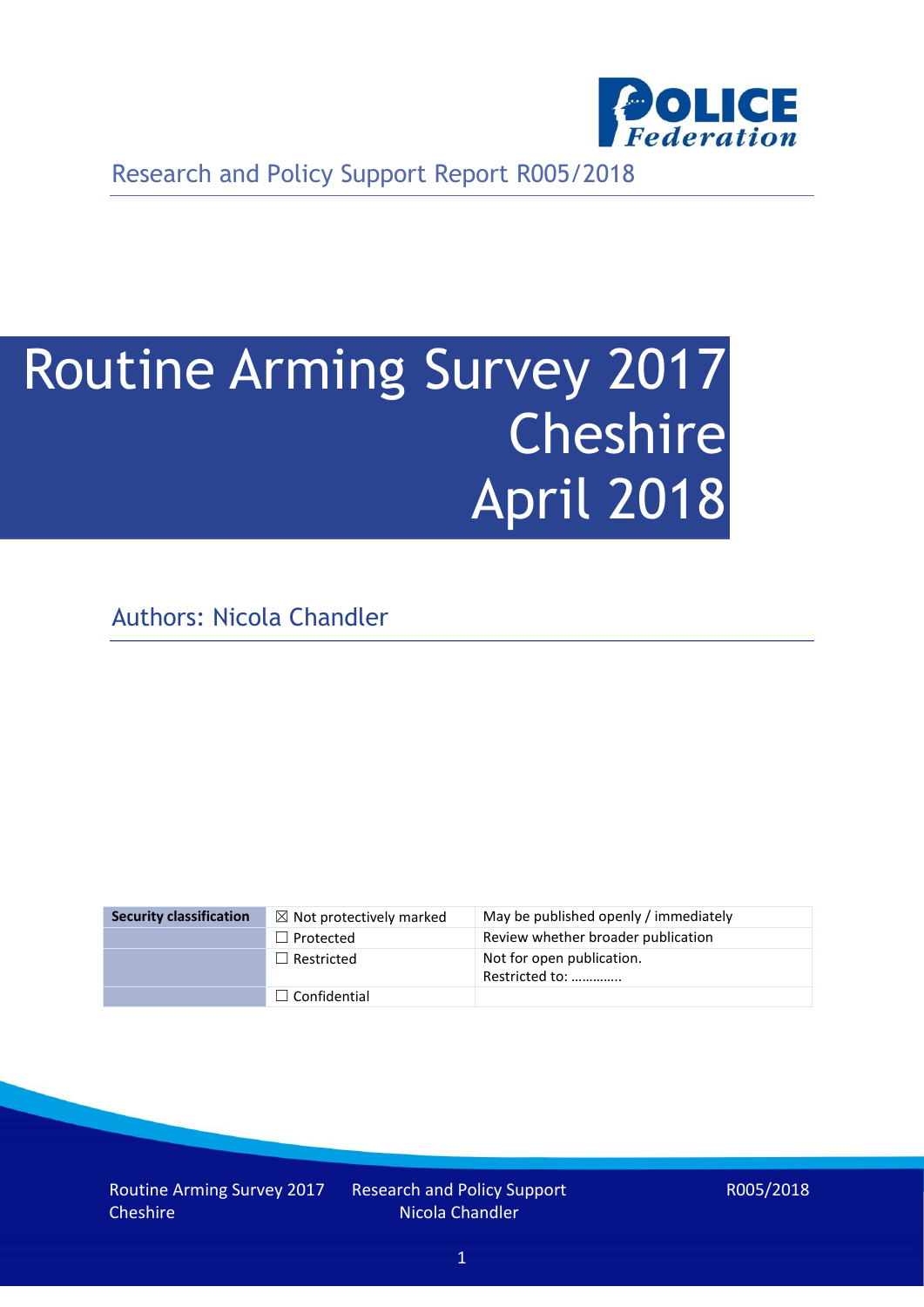## **INTRODUCTION**

This report provides a summary of responses to the PFEW routine arming survey received from respondents in Cheshire.

The PFEW routine arming survey was open between 31st July and 1st September 2017. The survey asked respondents about their experiences and attitudes in the following areas:

- Satisfaction with their current access to armed support
- Views on routine arming
- Views on other protective measures and equipment
- The number of times respondents had felt their life had been threatened at work in the last two years

Where appropriate, details of average responses for the police service as a whole are also presented, differences between the national and local responses have not been tested statistically and therefore any differences reported are for guidance only and must be treated with caution.

### **RESPONSE RATE AND RESPONDENTS**

453 responses were received from respondents in Cheshire. This reflects a response rate of approximately 23%, based on Home Office figures from 2017. This compares to a national response rate of 27% of federated rank members.

The findings presented in this report have a margin of error of 4%. This margin of error has been calculated using the number of responses received from officers in Cheshire compared to the number of officers in the force as a whole. A margin of error of 5% or less is generally considered to be within the normal bounds of academic rigor. If this threshold has not been met, the results from this report must be interpreted more cautiously.

76% of responses from Cheshire were received from male officers and 25% of responses were from female officers. 80% of respondents were Constables, 11% were Sergeants and 9% were Inspectors or Chief Inspectors.

63% of respondents said that they were in a frontline role.

Research and Policy Support Nicola Chandler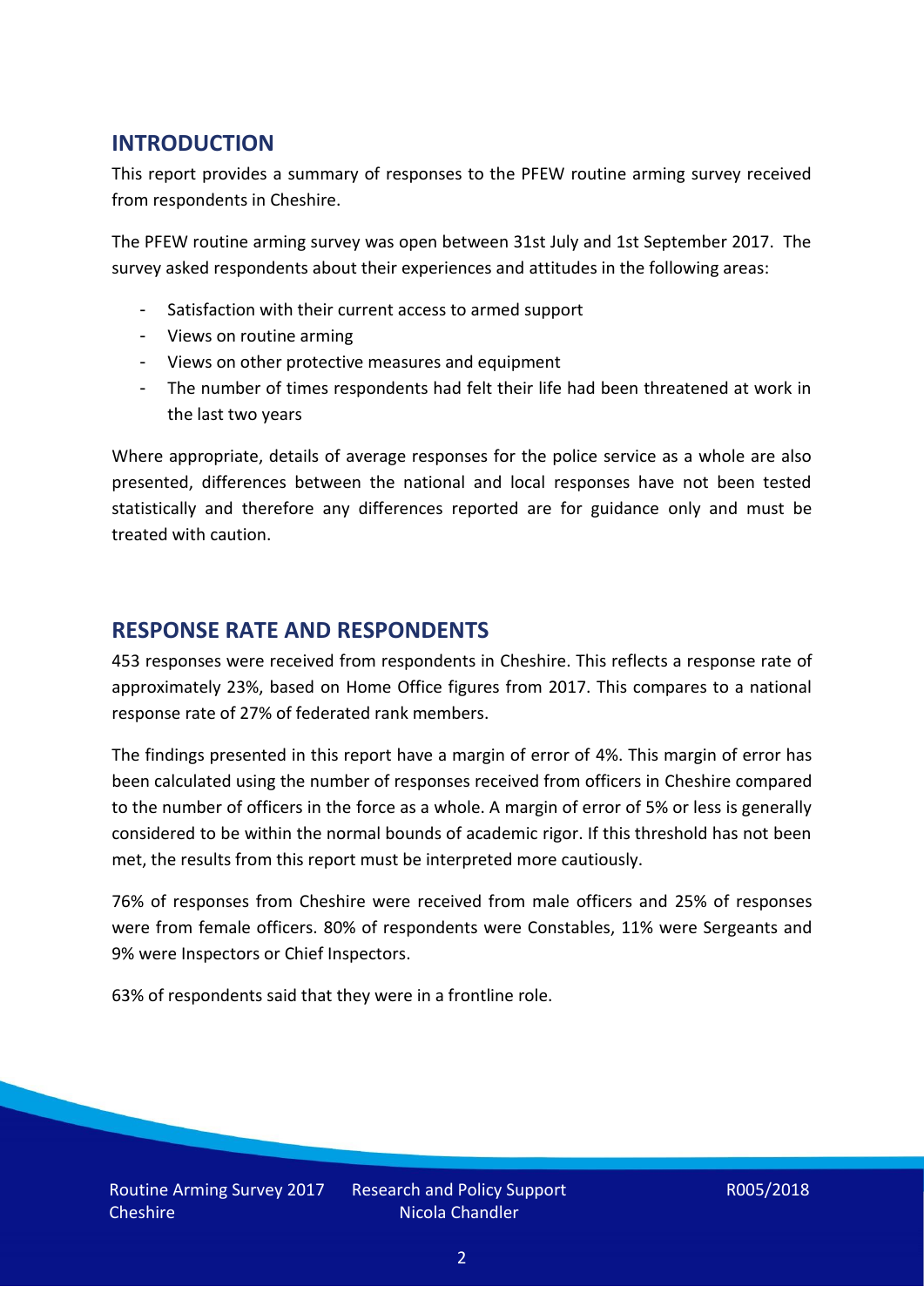# **SATISFACTION WITH CURRENT ARMED SUPPORT**

Of those respondents who had a view, 34% within Cheshire said that they were either very or fairy satisfied that armed support would be readily available should they require it. In comparison, 66% were either not very or not at all satisfied that armed support would be available.

Nationally, 43% of respondents were either very or fairly satisfied that armed support would be readily available should they require it.

|                                                                                               | <b>Very satisfied</b> | <b>Fairly</b><br>satisfied | Not very<br>satisfied | Not at all<br>satisfied |
|-----------------------------------------------------------------------------------------------|-----------------------|----------------------------|-----------------------|-------------------------|
| How satisfied are you<br>that armed support is<br>readily available should<br>you require it? | 4%                    | 30%                        | 40%                   | 27%                     |

## **VIEWS ON ROUTINE ARMING**

33% of respondents within Cheshire said that they were in favour of routine arming, insofar as they felt all officers should receive appropriate training and be armed at all times when on duty. This compares to 34% of respondents across England and Wales as a whole.

| All police officers<br>should receive<br>appropriate training<br>and be armed at all<br>times when on duty | All police officers<br>should receive<br>appropriate training<br>and firearms should<br>be issued to them as<br>and when necessary | <b>Firearms should not</b><br>be issued to all<br>police officers, but<br>more officers should<br>receive appropriate<br>training and be issue | The present number<br>of officers who are<br>specially trained to<br>carry firearms is<br>about right |  |
|------------------------------------------------------------------------------------------------------------|------------------------------------------------------------------------------------------------------------------------------------|------------------------------------------------------------------------------------------------------------------------------------------------|-------------------------------------------------------------------------------------------------------|--|
| 33%                                                                                                        | 17%                                                                                                                                | 41%                                                                                                                                            | 8%                                                                                                    |  |

58% of respondents within Cheshire said that they would be prepared to be routinely armed whilst on duty. Nationally, this proportion was 55%. 11% of respondents within Cheshire,

Routine Arming Survey 2017 **Cheshire** 

Research and Policy Support Nicola Chandler

R005/2018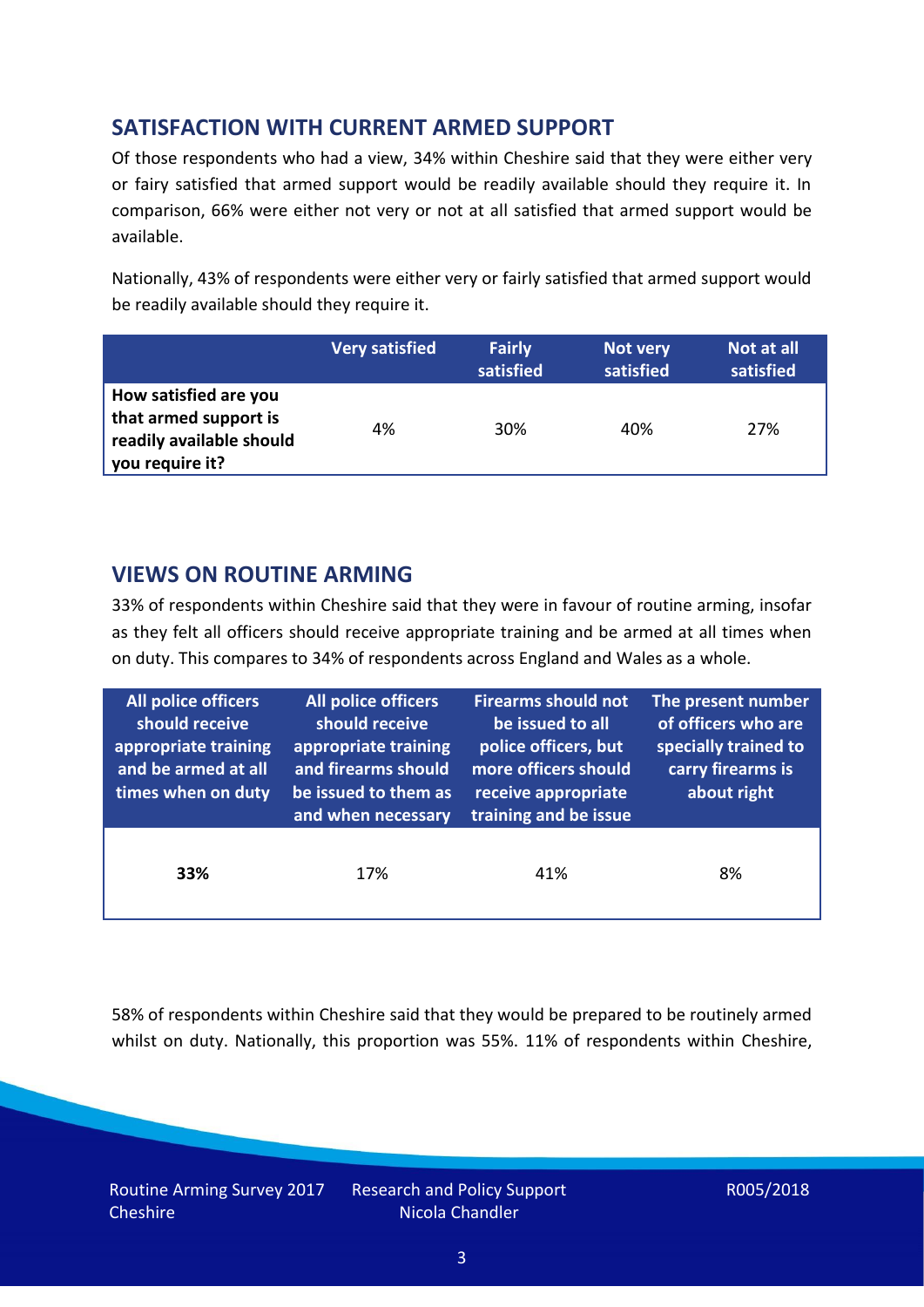said that they would not carry a firearm whilst on duty under any circumstances, compared to 11% of respondents in England and Wales as a whole.

| I would be prepared<br>to carry a firearm at<br>all times on duty | I would be prepared<br>to carry a firearm<br>whilst on duty if<br>necessary | I would be prepared<br>to carry a firearm<br>whilst on duty if<br>ordered to do so | <b>Under no</b><br>circumstances would<br>I carry a firearm<br>whilst on duty |
|-------------------------------------------------------------------|-----------------------------------------------------------------------------|------------------------------------------------------------------------------------|-------------------------------------------------------------------------------|
| 58%                                                               | 19%                                                                         | 12%                                                                                | 11%                                                                           |

### **VIEWS ON OTHER PROTECTIVE MEASURES AND EQUIPMENT**

5% of respondents in Cheshire (for whom it is applicable to their role), said that they currently had access to double crewing at all times whilst on duty; 63%, said that they wanted access to double crewing at all times whilst on duty.

The proportion of respondents in Cheshire who said that they have access to double crewing at all times on duty is lower than the national figure, where 11% of respondents have access to double crewing.

23% of respondents in Cheshire (for whom it is applicable to their role), had access to Taser at all times whilst on duty; in comparison 71% said that they wanted to have access to Taser at all times whilst on duty.

The proportion of respondents in Cheshire who have access to Taser at all times whilst on duty is higher than the proportion of respondents in England and Wales who had access to Taser at all time, which was 22%.

3% of respondents in Cheshire (for whom it is applicable to their role), currently had access to Body Worn Video at all times whilst on duty; 64% wanted access to Body Worn Video at all times.

The proportion of respondents in Cheshire who have access to Body Worn Video at all times whilst on duty is lower than in England and Wales as a whole; nationally 55% of respondents reported having access to Body Worn Video at all times whilst on duty.

Research and Policy Support Nicola Chandler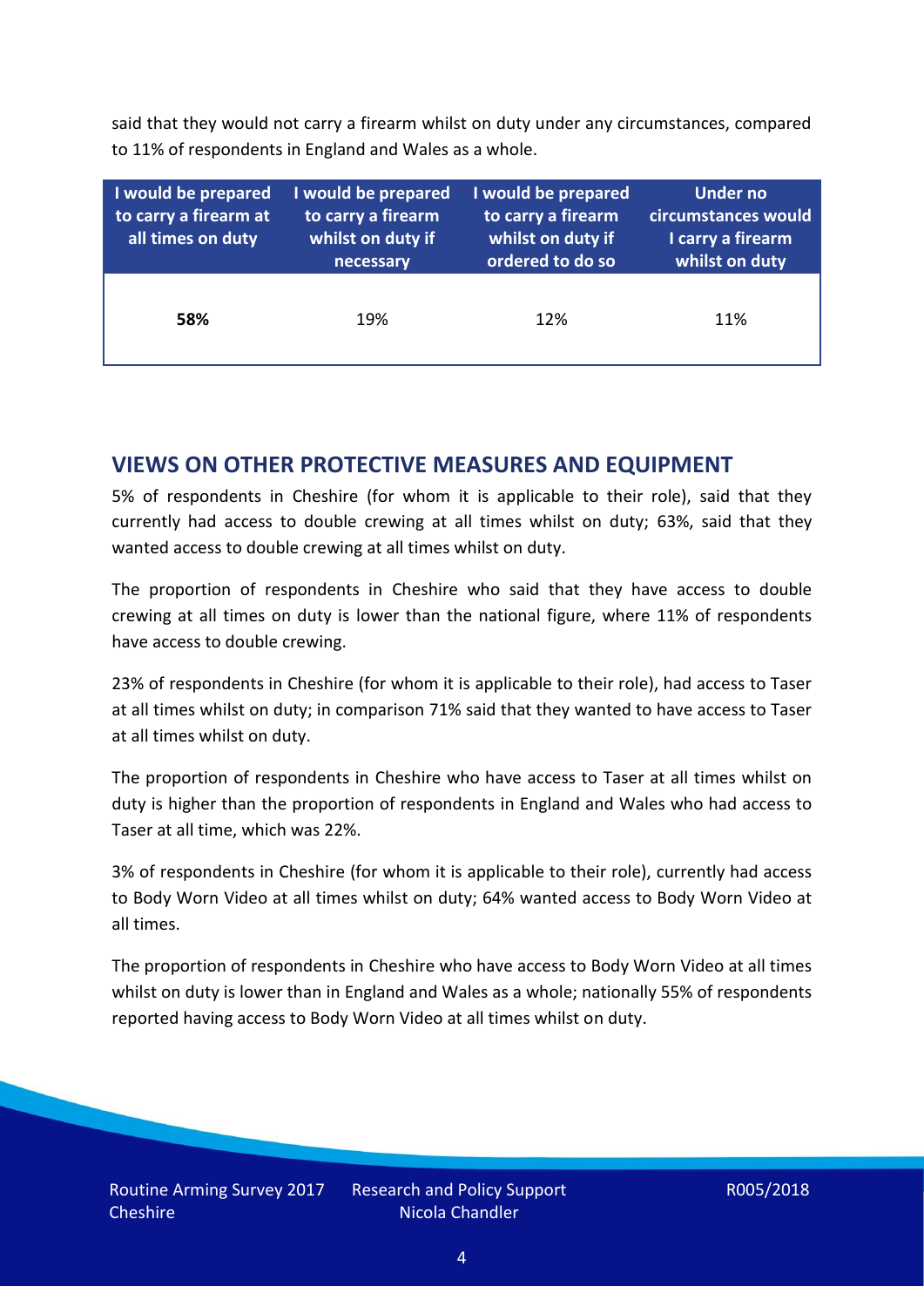| Officers regularly have access to (for<br>whom its applicable to their role): | <b>Double</b><br>crewing | <b>Body Worn</b><br><b>Video</b> | Taser |
|-------------------------------------------------------------------------------|--------------------------|----------------------------------|-------|
| <b>Never</b>                                                                  | 19%                      | 94%                              | 57%   |
| When deemed necessary by an officer<br>with appropriate authority             | 26%                      | 1%                               | 5%    |
| Upon my request whilst I am on duty                                           | 6%                       | 2%                               | 3%    |
| At all times whilst I am on duty                                              | 5%                       | 3%                               | 23%   |

#### **THREATS TO LIFE**

54% of respondents in Cheshire said that they had felt that their life was in serious danger at least once in the last two years as a result of a threat by a member the public whilst on duty. This is the same as the 54% of respondents within England and Wales as a whole who felt that their life had been in serious danger in the last two years.

A more detailed breakdown of the number of times respondents in Cheshire felt that their life had been in serious danger in the last two years is provided below.

|                                                                                                                                                                              | <b>None</b> | <b>One</b> | Two | Three to<br>four | <b>Five to</b><br><b>six</b> | <b>Seven</b><br>or more |
|------------------------------------------------------------------------------------------------------------------------------------------------------------------------------|-------------|------------|-----|------------------|------------------------------|-------------------------|
| How many times in the<br>last two years have you<br>felt that your life was in<br>serious danger as a result<br>of a threat by a member<br>of the public, whilst on<br>duty? | 46%         | 12%        | 17% | 13%              | 7%                           | 5%                      |

Research and Policy Support Nicola Chandler